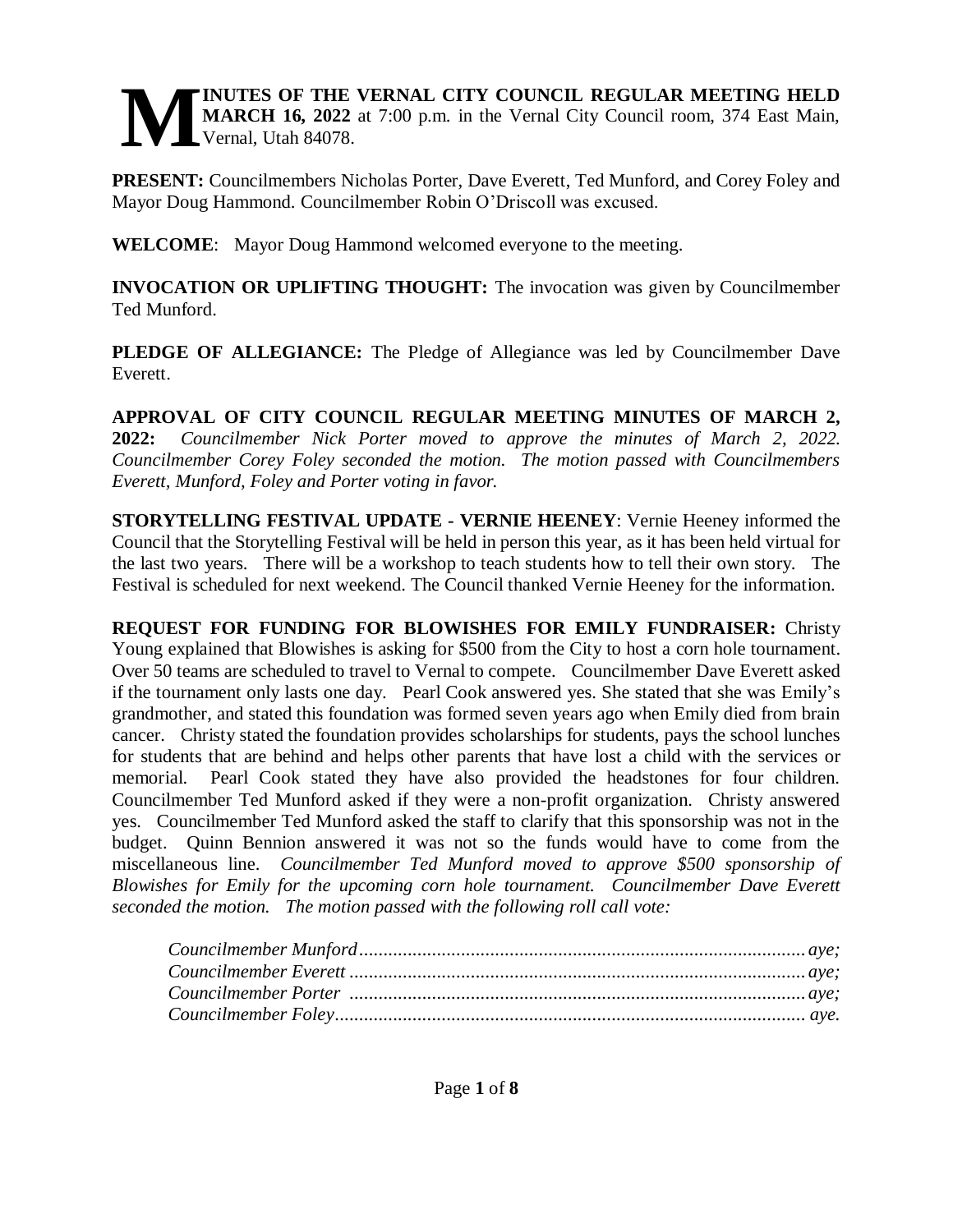Carl Morton informed the Council that this tournament does draw a good crowd from outside the area.

**REQUEST FOR SPONSORSHIP FOR VERNAL DINOSAUR ROUNDUP RODEO AND SPECIAL NEEDS RODEO - CARSON YOUNG:** Carson Young, Vice President for the Vernal Dinosaur rodeo rodeo, asked the Council to continue sponsorship. The event is scheduled for July  $7<sup>th</sup>$ ,  $8<sup>th</sup>$  and  $9<sup>th</sup>$ , 2022. Last year there were 695 contestants and 12,000 attendees from throughout the country. The event will be broadcast on the Cowboy Channel that provides great recognition for the community. Mr. Young showed highlights of the rode and entertainment for last year and noted that they hope to set a record for attendance this year. A second video board will be added to the Western Park arena with the help of V6 and there has been some rebranding so the prize money has to be increased to stay competitive. A budget for the upcoming event was displayed for the Council. Part of the long term plan is to improve the Western Park with additional bleachers and more ADA seating. This year the shoots will be painted bright colors. Councilmember Ted Munford clarified that this event was budgeted. Quinn Bennion replied that the City did budget \$17,000 for the rodeo and \$1000 for the special needs rodeo. Councilmember Corey Foley pointed out they requested \$1500 for the special rodeo and since it happens after the budget year, possibly it can be added to next year's budget. Quinn Bennion stated that is a possibility. *Councilmember Corey Foley moved to approve the request for funding for the Vernal Dinosaur Rodeo in the amount of \$17,000 and \$1000 for special needs rodeo. Councilmember Nick Porter seconded the motion. The motion passed with the following roll call vote:* 

**INTRODUCTION OF NEW COUNTY ECONOMIC DEVELOPMENT DIRECTOR, TRAVIS CAMPBELL**: Travis Campbell announced that he is the new Uintah County Economic Development Director. He moved here from Ogden, where he worked for Representative Blake Moore. He stated he will do his best to keep up with Quinn, and is excited to begin. Mayor Doug Hammond welcomed him to Vernal.

**FIRE DISTRICT REPORT AND UPDATE - JEREMY RAYMOND:** Jeremy Raymond, Director of the Uintah Fire Suppression SSD, stated he appreciates all the support for the Fire District. He gave the Council an update on call volume and projects being completed this last year by the District. He noted that the Fire District responds to all structure, hazmat, extrication, and wildland fires and in Jensen they respond to paramedic calls. He gave a brief snapshot of each of the five fire stations and the majority of the types of calls they receive. He noted that the majority of the call volume is false alarms followed by brush fires. Fire inspections are performed for Vernal City as well as plan reviews. Allen Parker stated those will increase now. Jeremy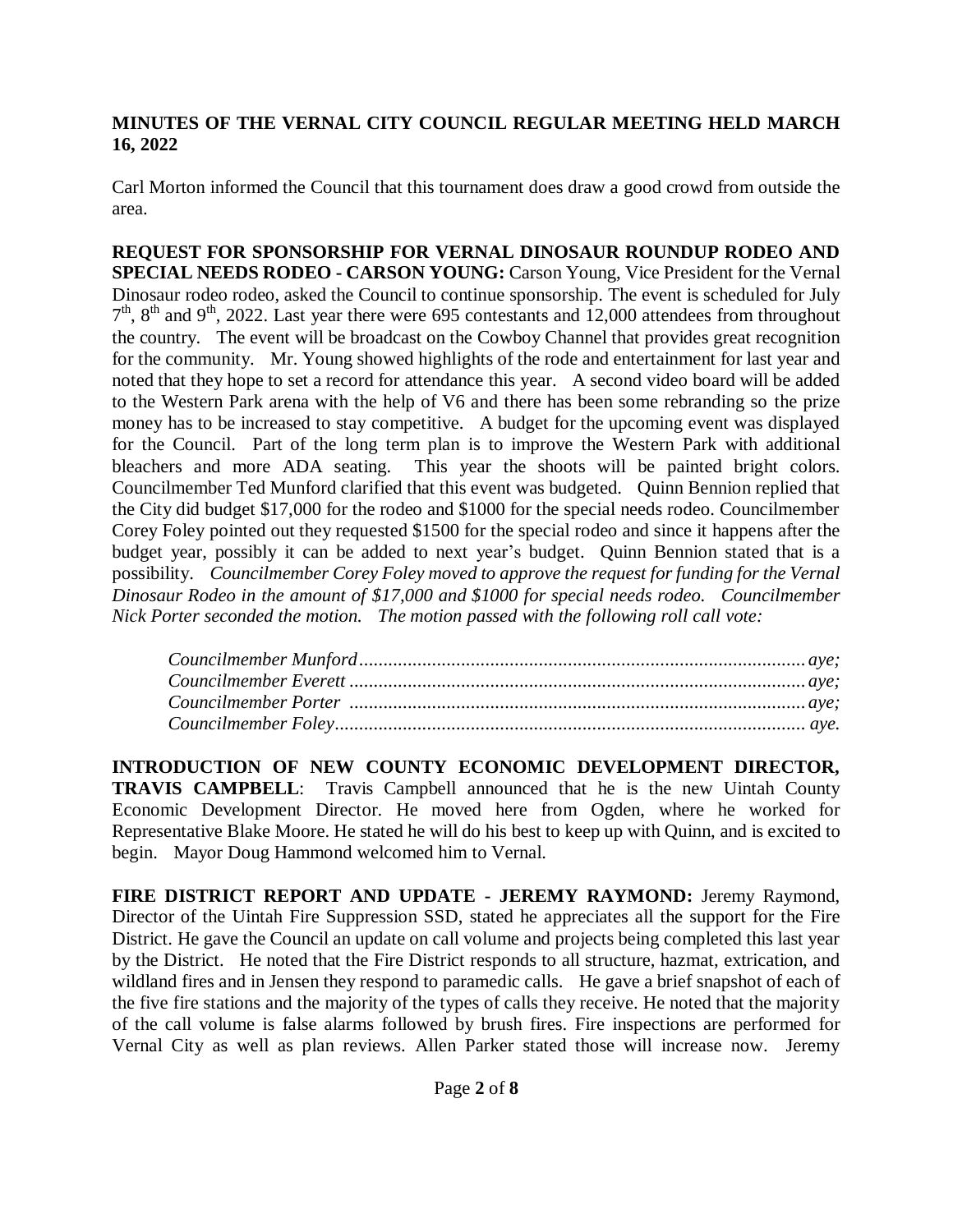Raymond stated that the Vernal station received 50% of the call volume District-wide with half of those calls being in the City limits. He stated that the fire chiefs are always trying to get grants and the Avalon station was in need of a foam truck. A local oilfield company offered to help and ended up donated one at a cost of \$28,000. Councilmember Ted Munford asked what the going price for a fire truck is. Jeremy Raymond answered around \$500,000. He explained that last year the District generated \$340,000 from helping with wildland fires so the District decided to hire a full time wildland captain and a seasonal fire fighter. Also because of the changes to benefits, the District is able to offer life insurance benefits to all the fire fighters. Long term plans for the District is to have well equipped, well trained fire fighters in each station and provide services for Ballard. One long term firefighter, Dewey Paulson, retired after 68 years of service. Councilmember Ted Munford asked Jeremy to convey the City's appreciation to the fire fighters for their service. Jeremy Raymond stated he also appreciates the help from City staff. Quinn Bennion stated it is simply amazing the services and resources being provided by the District.

**PUBLIC HEARING: AMENDMENT TO THE VERNAL CITY MUNICIPAL CODE – MANUFACTURED HOME ZONE FOR TINY HOMES, AMENDING DEFINITIONS SECTION 16.04.208, AND CHANGER 16.46.020 – MANUFACTURED HOME ZONE, ORDINANCE NO. 2022-03 AND TRANSITION BETWEEN ZONES. PROPOSED AMENDMENTS TO CHAPTER 16.42 – R-3 RESIDENTIAL ZONE, ORDINANCE NO. 2022-04:** Allen Parker explained that there are two public hearings being held, however they will need to be re-advertised to include additional sections that need to be amended. The first item is to address allowing tiny homes as a concept in mobile home parks. The Planning Commission reviewed this concept and received feedback from Darrin Brown with Tri-County Health. This type of development is not being proposed in all zones. Mr. Parker presented the definition of a tiny home which is similar to State law. The lot sizes and density should also be adjusted to be more accommodating for smaller homes. Councilmember Dave Everett asked if there has been any inquiry for this type of housing. Allen Parker stated there is one serious developer who uses re-engineered storage containers for tiny homes and another trailer park owner who expressed interest in building them. Mayor Doug Hammond clarified they can have 10 structures to an acre. Allen Parker answered yes in a mobile home park. Councilmember Nick Parker stated this is a smart move is allow more density and give options with the growth in the community this will be important. Councilmember Corey Foley agreed with the need for affordable housing this would be a good option to offer in the code.

Allen Parker stated the next proposal is to the R-3 residential and R-4 residential zones for a smoother transition from the R-1 residential to the R-4 residential zones. The R-1 and R-2 zones looked similar except for duplexes. The R-3 zone allows 4-plexes, however, there is no appropriate scaling or frontages. This ordinance proposes to change those zones and requirements for frontage and scale from lowest to highest in a rational way. The footages, such as for a typical twin home is on two separate lots with a share common wall that does not need as high a frontage footprint. He noted that these are not dramatic changes. It will increase the density for the R-4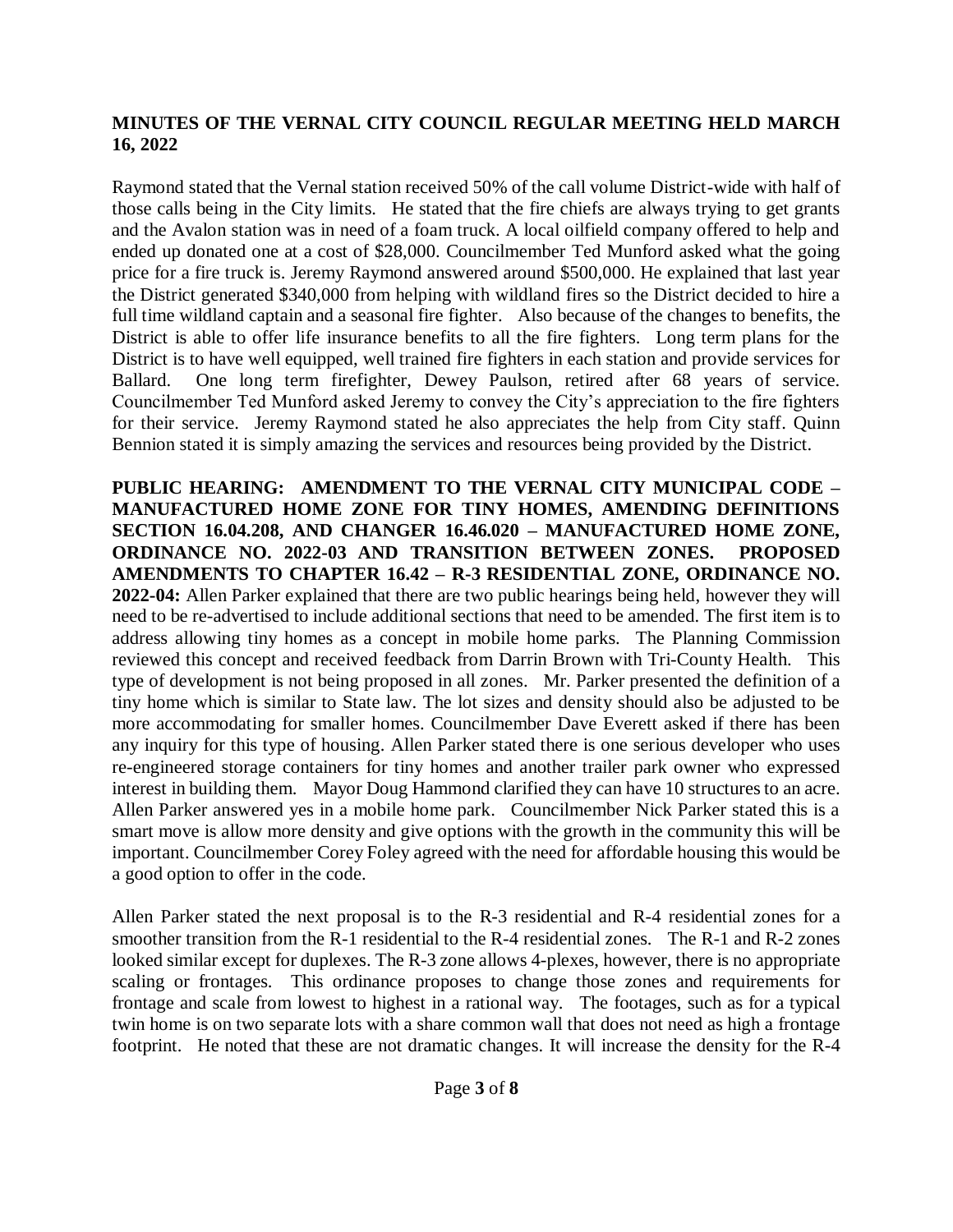residential zone which also allows structures for professional office buildings. Mayor Doug Hammond opened the public hearing and noted this is the first reading of these ordinances.

Brent Kelly, Vernal resident, clarified that the tiny home changes only apply to the Manufactured Home zone. Allen Parker stated they would still be allowed in the R-3 and R-4 residential zones with a larger lot.

Cassandra O'Brian, County resident, explained that she was at a meeting and they discussed the possibility of providing tiny homes for victims of domestic violence. There are only two residences for domestic violence victims and a high need for housing. The hope is to get donations and move forward to provide afford housing here. Councilmember Ted Munford stated there are studies on the reduction of homeless when rent is more controlled and this would be a good use of this type of housing. There being no further public comments, Mayor Doug Hammond closed the public hearing. *Councilmember Ted Munford moved to table Ordinances 2022-03 and 2022-04. Councilmember Dave Everett seconded the motion. The motion passed with the following Councilmembers Munford, Everett, Foley and Porter voting in favor.*

**CONSIDER APPROVAL OF A PROFESSIONAL SERVICES AGREEMENT FOR THE AIRPORT ENGINEER**; Ken Campbell, airport manager, reminded the Council that the FAA requires the airport to advertise for an engineer and planning group every five years. Several engineering firms applied and were interviewed and the staff is recommending Armstrong Engineering out of Colorado. David Hartman, and Judd Hill from Armstrong are here to introduce their firm. David is the principle engineer and Judd is the prior manager of the Moab airport so has a good idea what is required. Ken Campbell asked the Council to consider approving the agreement with Armstrong Engineering to provide engineering services for the airport. Quinn Bennion reported that the City Attorney reviewed the contract and had a few changes that Armstrong has agreed to. *Councilmember Ted Munford moved to approve the agreement with Armstrong for engineering. Councilmember Dave Everett seconded the motion. The motion passed with the following roll call vote:*

**CONSIDER APPROVAL OF A PROFESSIONAL SERVICES AGREEMENT FOR THE AIRPORT PLANNER**: Ken Campbell explained this is the agreement with the same firm for planning services. *Councilmember Corey Foley moved to approve the agreement with Armstrong for planning services. Councilmember Nick Porter seconded the motion. The motion passed with the following roll call vote:* 

*Councilmember Munford............................................................................................ aye;*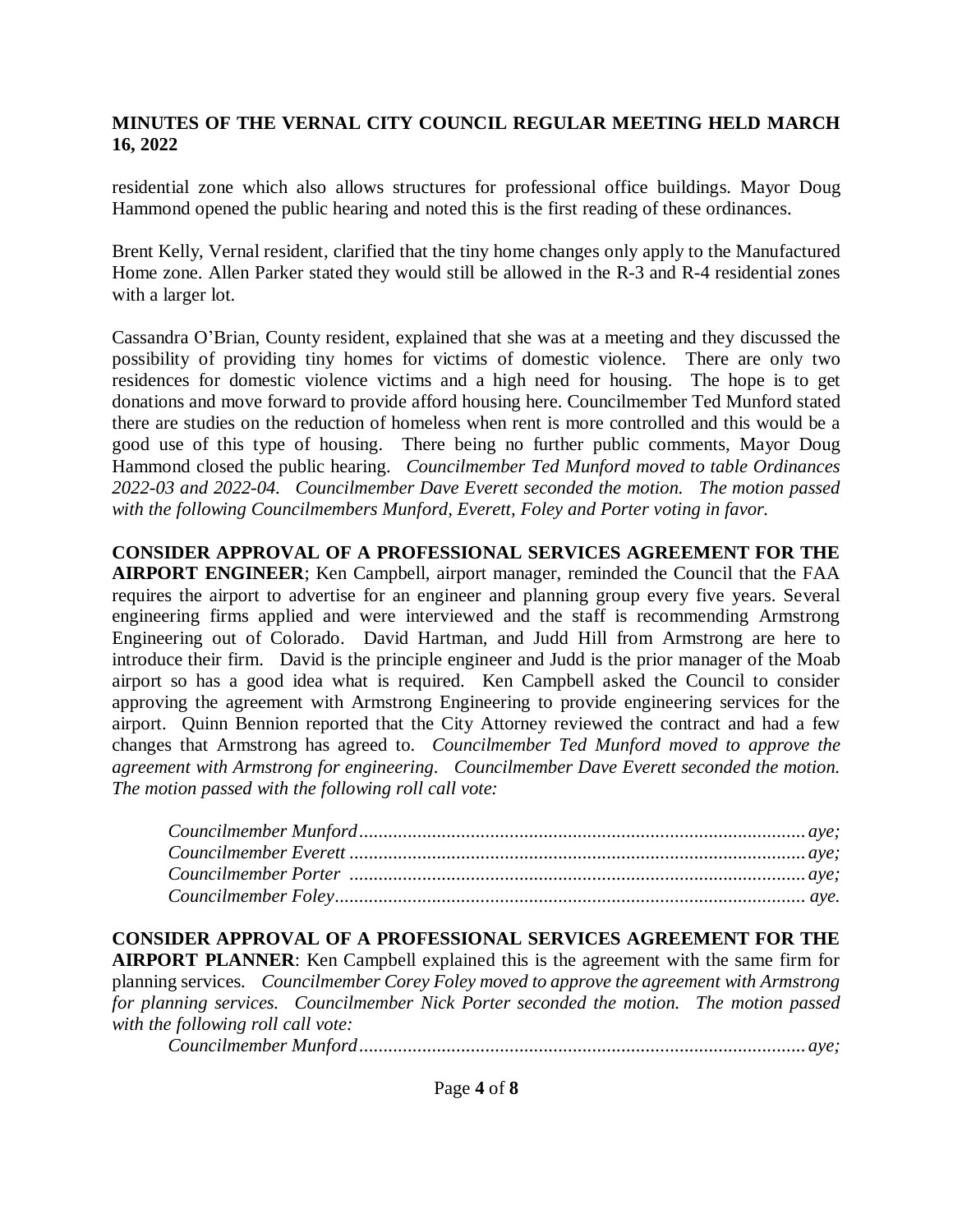David Hartman thanked the Council for the vote of confidence. Judd Hill stated they are excited for the opportunity and potential of the Vernal airport.

**CONSIDER OF APPROVAL OF THE DOWNTOWN FACADE GRANT PROGRAM:** Quinn Bennion presented the final draft of the downtown façade grant program for the Council's approval. He noted that this program is a streamlined, un-bureaucratic model that possibly will be amended as time goes on. Applications will be accepted on Monday and asked the Council to verify that the first \$175,000 will be funded on an incentive of 50% then drop to 40% once those funds are spent. One item that was added to the eligibility list is an internal walkway that connects to exterior areas, such as a walkway that connects Main Street to the pubic parking lot. Allen Parker stated it has to be clearly usable by the public. Quinn Bennion stated another use is for a trash enclosures and screening. Councilmember Dave Everett stated he has spoken with a business owner who is excited and grateful for this program. He stated he is in favor of the 50/50 basis for the first businesses that apply. Councilmember Ted Munford agreed, although they may be frustrated if they miss out on that amount and may need to be reminded they still get 40%. Councilmember Nick Porter asked what will happen if they have a project that straddles the 50% mark. Quinn Bennion stated the committee can be flexible; however, construction must start within 45 days. Councilmember Dave Everett asked if the staff will be able to issue building permits that soon. Allen Parker stated he will make sure the staff is aware of the issues. Carl Morton asked if the funds can be used to reimburse a portion of the building permit. Quinn Bennion stated the program is not written that way. Councilmember Corey Foley asked for clarification on roofs. Quinn Bennion stated that is an ineligible expense. There was some discussion to consider adding roof improvements in the future as part of a larger project. *Councilmember Dave Everett moved to approve the Downtown Façade Grant Program as amended. Councilmember Ted Munford seconded the motion. The motion passed with the following roll call vote:* 

**APPROVAL OF A NOTICE OF A PROPOSED DOWNTOWN PARKING ASSESSMENT AREA DESIGNATION FOR DOWNTOWN PARKING**: Quinn Bennion presented the possibility of adding a special assessment for businesses that will benefit from public parking in the downtown area. The Administrative Committee has reviewed this concept and agreed the Council should consider it. Quinn noted that there are three scenarios for parking in the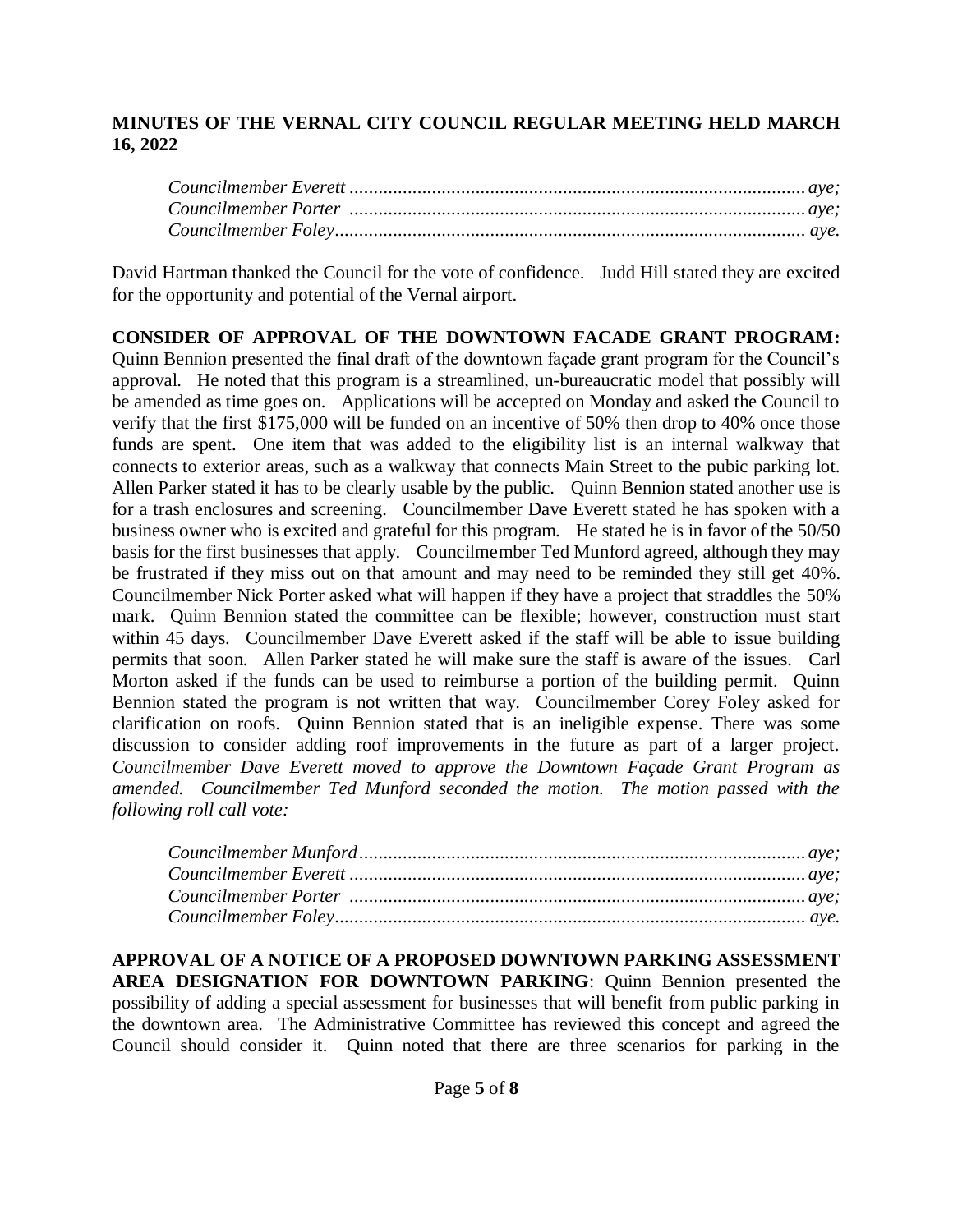downtown district. The first is completely privately owned and businesses negotiate with their neighbors for parking. The next solution is mostly private owned with a small amount of public parking such as the County lot at 100 East and 50 North, the City lot by Little Bees and lot on 100 West 100 North. This would not change the parking much and would not correct the parking issues downtown. The last scenario is more public parking and the businesses pay a fee to use that parking for their business or install parking meters. The City purchased property behind Marilla's and owns the parking lot by Little Bees for public parking. However, the parking should not be a burden on taxpayers. If the parking is public, the City will handle trash removal, plowing, sweeping and repairs. State statute does allow this type of improvement using a Special Assessment, although there is only a few that have been done this type of financing in the past. The first SAA could be the Zions block. The proposed cost to the business owners is \$10 a month for each parking spot based on square footage. The cost can be included on their water bill each month. Zions Bank has agreed to a 25 year lease for the property to the City for public parking if the City maintains it. Zions Bank will keep private parking behind their building totaling 16 stalls. Mr. Bennion explained that he has discussed this option with the nine business owners on this block and there is only one that is not in favor. A public hearing will be held and if 40% protest, the City cannot enact the SAA. Councilmember Corey Foley asked where Swains fits into this picture as many of their patrons use this parking. Quinn Bennion stated that Swains will be added to the next block when the SAA is expanded to the Cobblerock Block. Councilmember Corey Foley asked if the City will collect enough funds to maintain it. Councilmember Ted Munford stated the fee is not intended to cover all the costs similar to other services provided by the City. Councilmember Nick Porter stated in theory the increased business will add to the revenue. Carl Morton agreed that the public works departments are not revenue generating and are funded by tax dollars, and if the CRA works, there will be more tax revenue. Quinn Bennion stated that because this SAA will not be assessing capital costs, just maintenance, the statute only allows a 5 year assessment so this will need to be renewed every 5 years for up to 20 years. After further discussion, *Councilmember Nick Porter moved to approve the Notice for the proposed downtown parking assessment area designation. Councilmember Ted Munford seconded the motion. The motion passed with the following roll call vote:*

**APPROVAL OF SUBMISSION OF UTAH OUTDOOR RECREATION GRANT**: Quinn Bennion reported that the City is submitting a grant application for the downtown plan to the Utah Outdoor Recreation. The funding fits with what is being planned for the downtown public space. This is a unique funding source as this type of grant is usually in more open space than a City. The grant does require a local match of half so the cost to the City would be \$500,000. After further discussion, *Councilmember Nick Porter moved to approve the submission of the grant and*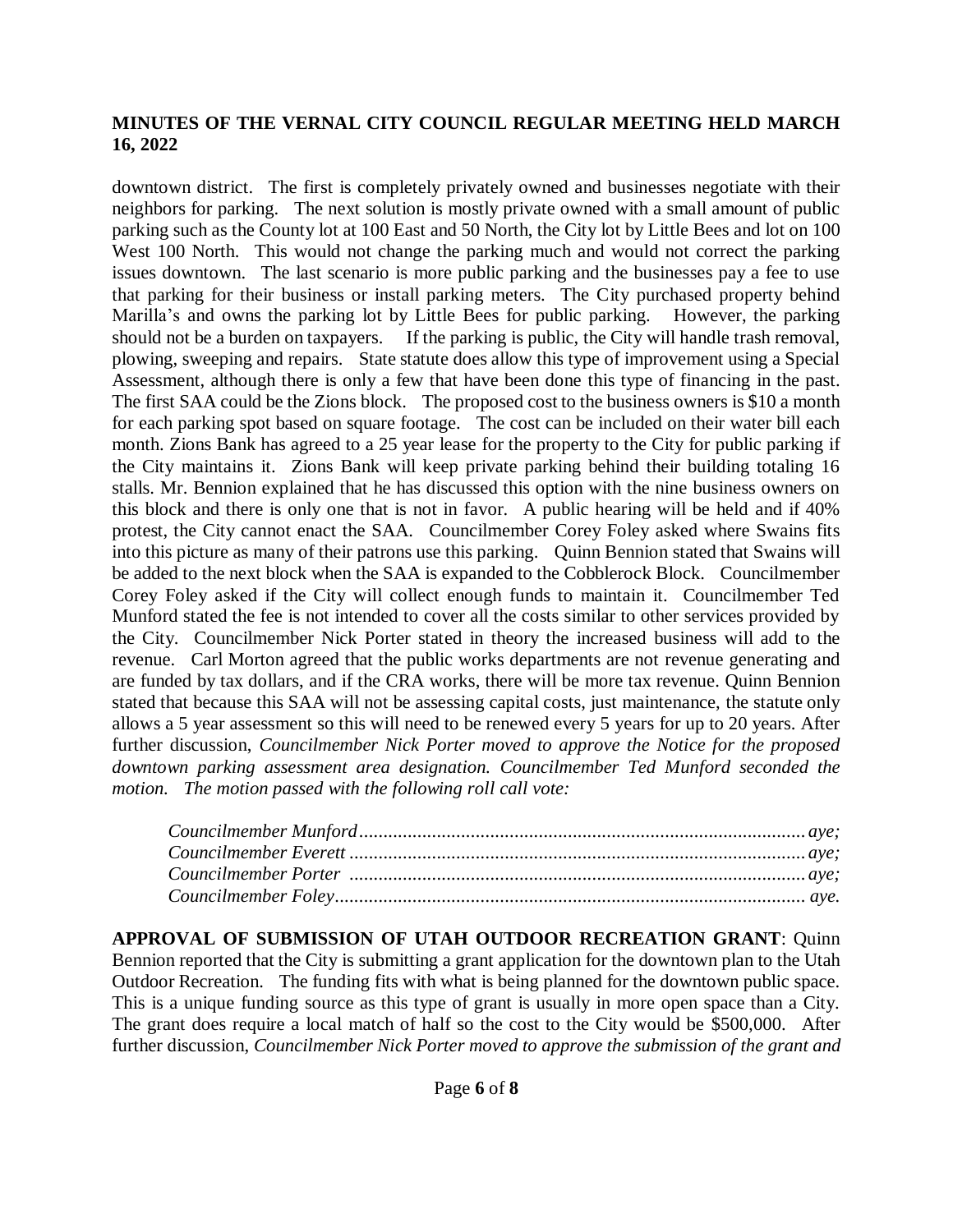*the funding. Councilmember Dave Everett seconded the motion. The motion passed with the following roll call vote:*

**APPOINTMENT OF NEW MEMBER TO PLANNING COMMISSION**: Allen Parker explained that Mr. Kimball Glazier used to be on the Planning Commission and had a conflict with the time of the meetings and had to resign. He has expressed interest in being on the Planning Commission again. Mr. Parker asked the Council to consider appointing Mr. Glazier to the Planning Commission as a regular member. *Councilmember Nick Porter moved to appoint Kimball Glazier to the Planning Commission as a regular member. Councilmember Corey Foley seconded the motion. The motion passed with the following roll call vote:*

## **ADMINISTRATIVE REPORTS**

Update Regarding Pickle ball Courts In Vernal:

Quinn Bennion reminded the Council that there is a lot of interest in Pickle Ball and several entities have joined with the City and committed funds to build them. Vernal City has committed \$15,000, Uintah County \$15,000, Rocky Mountain Power \$5000, Uintah Basin Health \$20,000, Ashley Regional Medical Center \$10,000, Healthy and Active Committee \$10,000 and the Recreation District will contribute the remainder of the cost to build 3 or 4 courts. The location being considered is by Independence park on 100 South by the Middle School. Mayor Hammond asked if the courts will be paved. Quinn Bennion stated they will be concrete. He stated the Recreation District does want to add lighting.

C**LOSED SESSION:** *Councilmember Ted Munford moved to go into closed session to hold a strategy sessions to discuss the purchase, exchange, or lease of real property, including any form of a water right or water shares and return to regular session once the discussion is completed. Councilmember Nick Porter seconded the motion. The motion passed with the following roll call vote:*